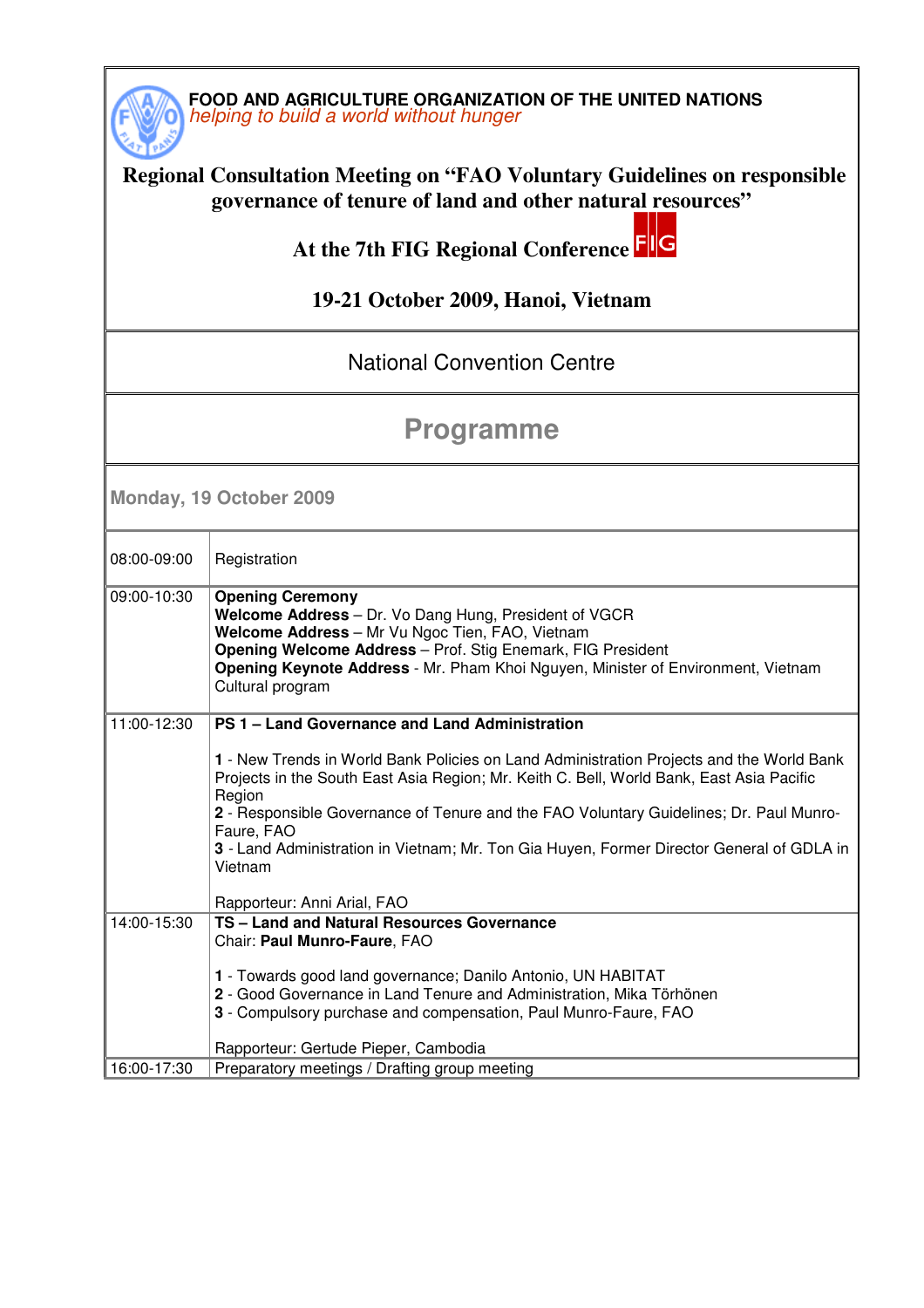## **Tuesday, 20 October 2009**

| 08:00-09:00                                              | Registration                                                                                                                                                                                                                                                                                                                                                                                                                                                                                                                                                                                                                                                                       |
|----------------------------------------------------------|------------------------------------------------------------------------------------------------------------------------------------------------------------------------------------------------------------------------------------------------------------------------------------------------------------------------------------------------------------------------------------------------------------------------------------------------------------------------------------------------------------------------------------------------------------------------------------------------------------------------------------------------------------------------------------|
|                                                          | Voluntary Guidelines on responsible governance of tenure of land and other natural                                                                                                                                                                                                                                                                                                                                                                                                                                                                                                                                                                                                 |
| 09.00-09.15                                              | resources<br>Plenary 1: Video presentation on Good Governance and Natural Resource Tenure in South<br>East Asia; Orapan Nabangchang and Eathipol Srisawaluck                                                                                                                                                                                                                                                                                                                                                                                                                                                                                                                       |
| 09.15-09.30                                              | Plenary 2: Governance of Tenure in South East Asia; Danilo R. Antonio, Global Land Tool<br>Network, UN-HABITAT                                                                                                                                                                                                                                                                                                                                                                                                                                                                                                                                                                     |
| 09.30-10.30                                              | Scene setting workshop: Moderated discussion on Governance, Land and Natural<br>Resources in South-East Asia Region                                                                                                                                                                                                                                                                                                                                                                                                                                                                                                                                                                |
|                                                          | Moderator: Mr. Nguyen The Dzung<br>Rapporteurs : Roberto R. Araño, Philippines; Bayarmaa Chimedtseren, Mongolia                                                                                                                                                                                                                                                                                                                                                                                                                                                                                                                                                                    |
| 10:30-11:00                                              | Coffee Break                                                                                                                                                                                                                                                                                                                                                                                                                                                                                                                                                                                                                                                                       |
| 11.00-11.10                                              | Introduction to the Group Work; Issues of Governance of tenure of South East Asia,<br>South Asia and East Asia to be listed in the Regional Assessment (Mika-Petteri<br>Törhönen, FAO)                                                                                                                                                                                                                                                                                                                                                                                                                                                                                             |
| 11:10-12:30                                              | Working group session: Issues of governance of tenure of South East Asia, South<br>Asia and East Asia to be listed in the Regional Assessment (Free division into groups<br>reflecting roughly peoples' backgrounds)<br>Group $1 - 212$ A; Land tenure and administration (Moderated by Ms. Nguyen Thi Thu Hong)<br>Group 2 - 212 B; Natural resources (Moderated by Dr. Vu Kim Chi)<br>Group 3-212 C; Gender, indigenous peoples, vulnerable groups (Moderated by Ms. Le<br>Cam Le)<br>Group 4 – 217C; Land use planning, urban issues, development (Moderated by Mr. Tran<br>Nhu Trung)<br>Group 5 - 219 C/216; Land economics, markets, valuation (Moderated by Mr. Do Duc Doi) |
| 12:30-14:00                                              | Lunch Break                                                                                                                                                                                                                                                                                                                                                                                                                                                                                                                                                                                                                                                                        |
| 14:00-15:30                                              | Working group session: Continued (conclusions, preparation of working group report and<br>presentation preparation)                                                                                                                                                                                                                                                                                                                                                                                                                                                                                                                                                                |
| 15.30-16.00                                              | <b>Coffee Break</b>                                                                                                                                                                                                                                                                                                                                                                                                                                                                                                                                                                                                                                                                |
|                                                          | <b>OUT OF CONFERENCE PLENARY</b>                                                                                                                                                                                                                                                                                                                                                                                                                                                                                                                                                                                                                                                   |
| 16.00-16.15<br>16.15-16.30<br>16.30-16.45<br>16.45-17.30 | Important regional initiatives/approaches/successes in the field of governance or<br>policy or institutional development<br>Innovative Approaches for Involuntary Resettlement in Sri Lanka; Thilak Hewawasam<br>Governance in communal land tenure systems; Kirsten Ewers<br>Land Rights and Agrarian Reform. The current Indonesian context; Agus Ruli Ardiansyah<br><b>Discussion</b>                                                                                                                                                                                                                                                                                           |
|                                                          | Introduction to the Breakout workshop of Wednesday (Mika-Petteri Törhönen, FAO)                                                                                                                                                                                                                                                                                                                                                                                                                                                                                                                                                                                                    |
|                                                          | Moderator: Mr. Nguyen The Dzung<br>Rapporteurs: Chanthaviphone Inthavong, Laos                                                                                                                                                                                                                                                                                                                                                                                                                                                                                                                                                                                                     |
| 18:15-22:00                                              | Vietnamese Evening together with FIG                                                                                                                                                                                                                                                                                                                                                                                                                                                                                                                                                                                                                                               |